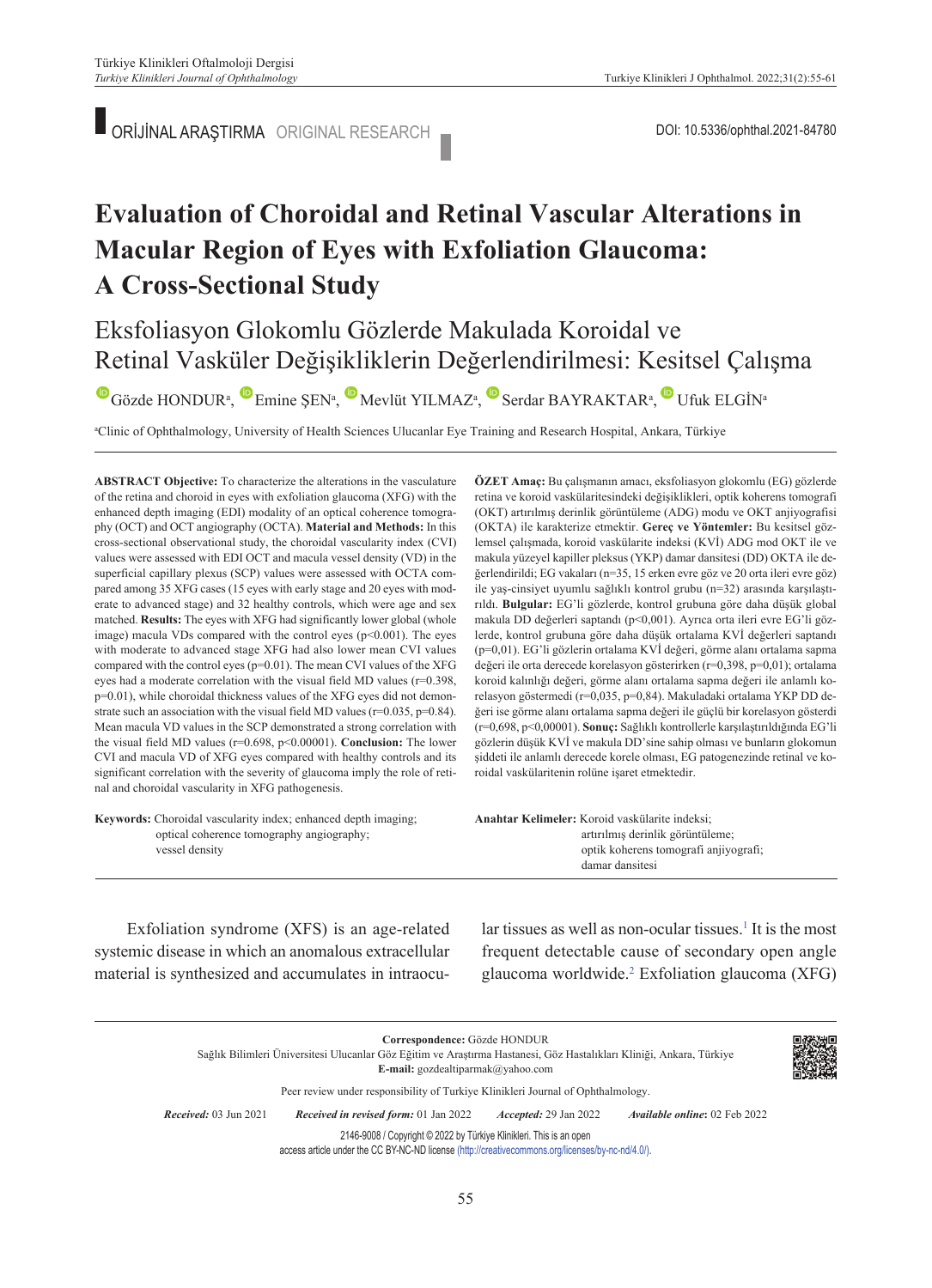is recognized for a more aggressive clinical course with more episodes of high pressure, wider intraocular pressure (IOP) fluctuations, poorer response to medical treatment than primary open angle glaucoma (POAG)[.3,4](#page-6-0) The more aggressive clinical course of XFG compared to POAG may be related to its relatively stronger association with vascular impairment.<sup>5</sup>

The improvement in ocular imaging technologies has provided clinicians with new methods to evaluate the structural and vascular characteristics of the retina and choroid with greater detail. Optical coherence tomographic angiography (OCTA) is a new modality providing imaging of the microvasculature of the optic disc and retina.<sup>6</sup> Also, the enhanced depth imaging (EDI) mode of the optical coherence tomography (OCT) has become a widely used method for imaging the choroid[.7](#page-6-0) Choroidal vascularity index (CVI) has also been introduced as a new method to assess choroidal vascular status[.8](#page-6-0)

Previous OCTA studies have shown the diminished microvasculature of the peripapillary region and the macula of eyes with XFG.<sup>9,10</sup> The peripapillary and macular choroidal alterations in POAG were also studied based on CVI in only a few previous reports[.11,12](#page-6-0) However, none of these studies evaluated the association between the CVI and XFG.

The macula is the retinal region with the highest concentration of retinal ganglion cells, hence the macula is a strategic region for assessment of glaucomatous alterations[.13,14](#page-6-0) Since the present study is aimed at investigating the macular retinal and choroidal vasculature in eyes with XFG versus that of healthy controls and comparing the correlation between retinal and choroidal vascular parameters and severity of glaucomatous damage in XFG eyes.

### MATERIAL AND METHODS

### STuDY PARTICIPANTS

The OCT and OCTA images were obtained from glaucoma patients and healthy subjects who accepted to contribute the study. The study was approved by the Ankara Training and Research Hospital Institutional Ethics Committee (date: December 30, 2020, number: E-20-414) and conducted in accordance with the ethical principles of the Declaration of Helsinki. A written informed consent was obtained from all the participants.

A detailed anamnesis was obtained from all the participants and also a full ophthalmological examination and retinal nerve fiber layer (RNFL) analysis on OCT and visual field analysis (Humphrey Visual Field Analyzer, Carl Zeiss Meditec Inc., Dublin, CA, USA) were performed. Also, the central corneal thickness and axial length parameters (Lenstar LS 900, Hagg-Streit AG, Koeniz, Switzerland) were evaluated. All EDI OCT and OCTA measurements were done by the same physician in the morning (between 9 and 12 am) to avoid diurnal fluctuations.

The inclusion criteria for healthy subjects were a best corrected visual acuity of 20/30 or better, a spherical refractive error within  $+5$  to  $-5$  diopters (D), <3 D of astigmatism, normal clinical ocular findings with no evidence of retinal or optic nerve head pathologies, IOP of less than 21 mmHg, open iridocorneal angles, intact RNFL, and normal visual field results.

The inclusion criteria for XFG were defined as a glaucomatous optic nerve appearance with the presence of exfoliation material being noticeable on the anterior chamber structures, a gonioscopically open angle, glaucomatous RNFL thinning, and a glaucomatous visual field defect or an abnormal glaucoma hemifield test result. The stage of glaucoma was classified as early [24-2 visual field mean deviation (MD) ≥-6 dB] or moderate-to-advanced [24-2 visual field MD<-6 dB] in XFG eyes based on Hodapp-Parrish-Anderson criteria. One eye of each subject was enrolled in the study. The involved eye was selected in unilateral cases and one eye was selected at random when both eyes were eligible.

We eliminated the patients who had a previous ocular trauma or posterior segment intraocular surgery, nonglaucomatous optic neuropathies, any retinal disease that may affect macular thickness, systemic diseases such as diabetes mellitus or hypertension.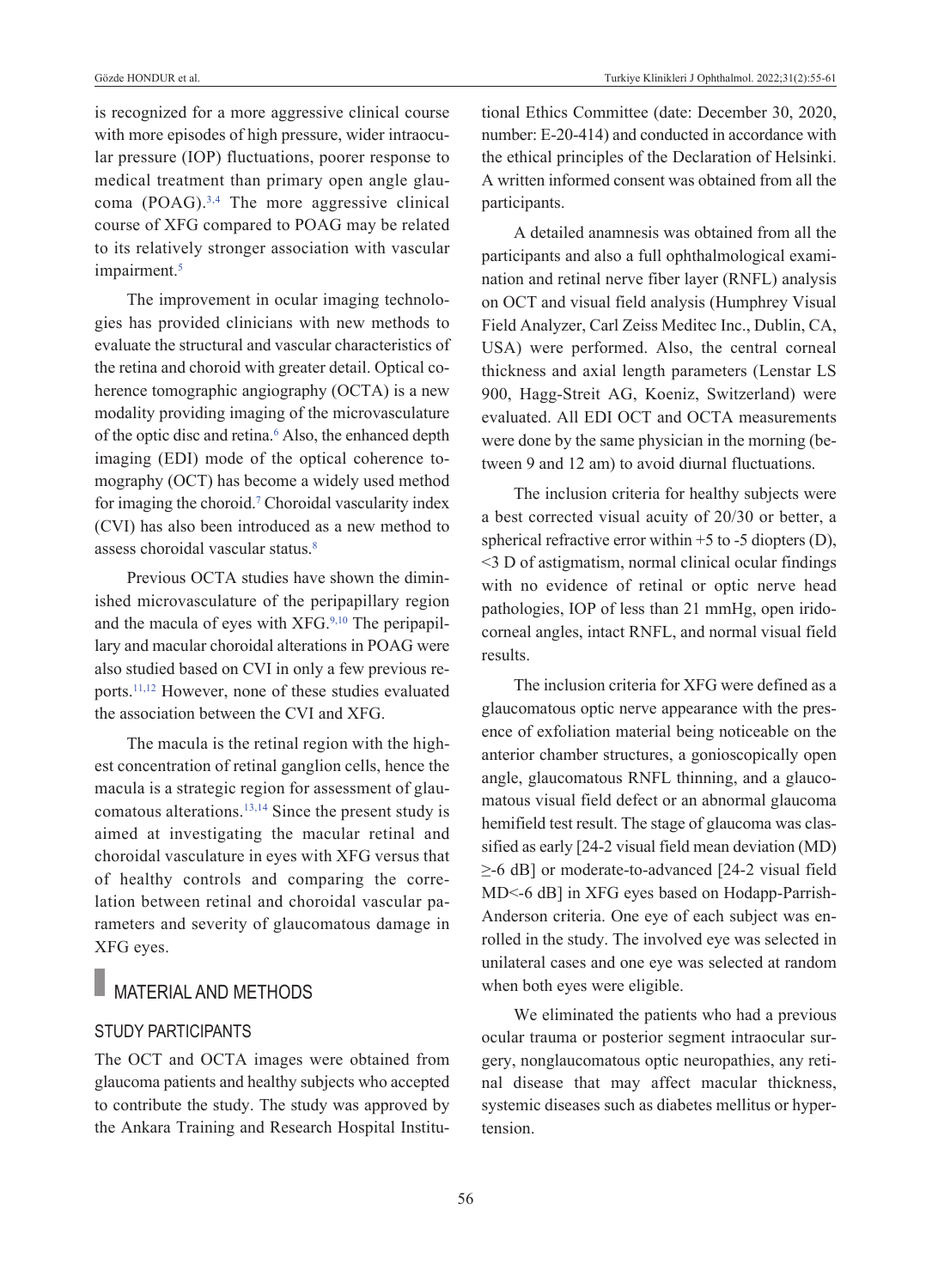### EDI OCT IMAGE ACquISITION AND CVI ASSESSMENT

All the participants underwent OCT imaging with the Spectralis OCT (Heidelberg Engineering, Heidelberg, Germany) using the EDI mode. After mydriasis was attained and the patient appropriately positioned, the EDI OCT scan of the foveal center was acquired.

The choroidal thickness was calculated from retinal pigment epithelium to the outer border of the choroid at the subfoveal area using the calipers provided in the software.

EDI OCT images were analyzed with the ImageJ software (Version 1.47, National Health Institute, Bethesda, MA) using the binarization protocol described by Agrawal et al.<sup>8</sup> After converting the image into 8 bit, the Niblack autolocal threshold tool was applied, which allows the demarcation of the choroidal stroma and its total vascular lumen [\(Figure](#page-2-0)  [1\)](#page-2-0). The binarized image was then transformed to the RGB format, and luminal areas were highlighted with the color thresholding tool. The total choroidal, luminal and stromal areas were then calculated within the central 1,500 µm. The fraction of the luminal area to the total choroidal area yielded the CVI. All the CVI analysis and measurements were performed separately by 2 blinded investigators.

### OCTA IMAGING

OCTA images were acquired by the initial experienced physician with the AngioVue Imaging System (Optovue XR Avanti, Optovue, 2017.1.0.151). The vessel density (VD) values of the macular region was obtained over a 6x6 mm region centered on the foveal avascular zone.

In this study, the superficial VD values were measured over a 6x6 mm region centered on the foveal avascular zone [\(Figure 2\)](#page-2-1). The foveal zone was designated to the central 1 mm circle, the parafoveal zone was designated to the second 3 mm circle, and the perifoveal zone was designated to the outermost 6 mm circle. The zones were also automatically separated into 4 sectors of 90° each (superior, inferior, temporal, and nasal). The whole image (WI) macula VD (mVD) was measured in the entire 6x6-mm image. The superficial capillary plexus



FIGURE 1: The enhanced depth imaging optical coherence tomography scan passing through the foveal center of each eye was selected. Total choroidal area, lumen area and stromal area were calculated in the central 1,500 µm. The image was converted to 8 bits and thresholding was applied.

<span id="page-2-0"></span>

<span id="page-2-1"></span>**FIGURE 2:** Macula vessel density map provided by the 6-mm angio retina scan.

(SCP) was made up of the capillaries between the inner limiting membrane and the posterior inner plexiform layer margin. OCTA scans with low quality were disregarded in the incidence of one or more of the listed conditions: inadequate signal strength index (less than 6 on a 10-point scale), incidence of blink artifacts, motion artifacts, media opacities interfering with the vessel signals, or any segmentation errors.

### STATISTICAL ANALYSIS

The SPSS software (SPSS for Windows Version 20.0; SPSS Inc., Chicago, IL, USA) was used for analysis. Categorical variables were compared by means of the chi-squared test. One-way ANOVA was used for the analysis of the differences between the three groups in those with normal distribution and post hoc analysis was achieved with the Bonferroni test. The one-way ANOVA on ranks was used in those without normal distribution and post hoc analy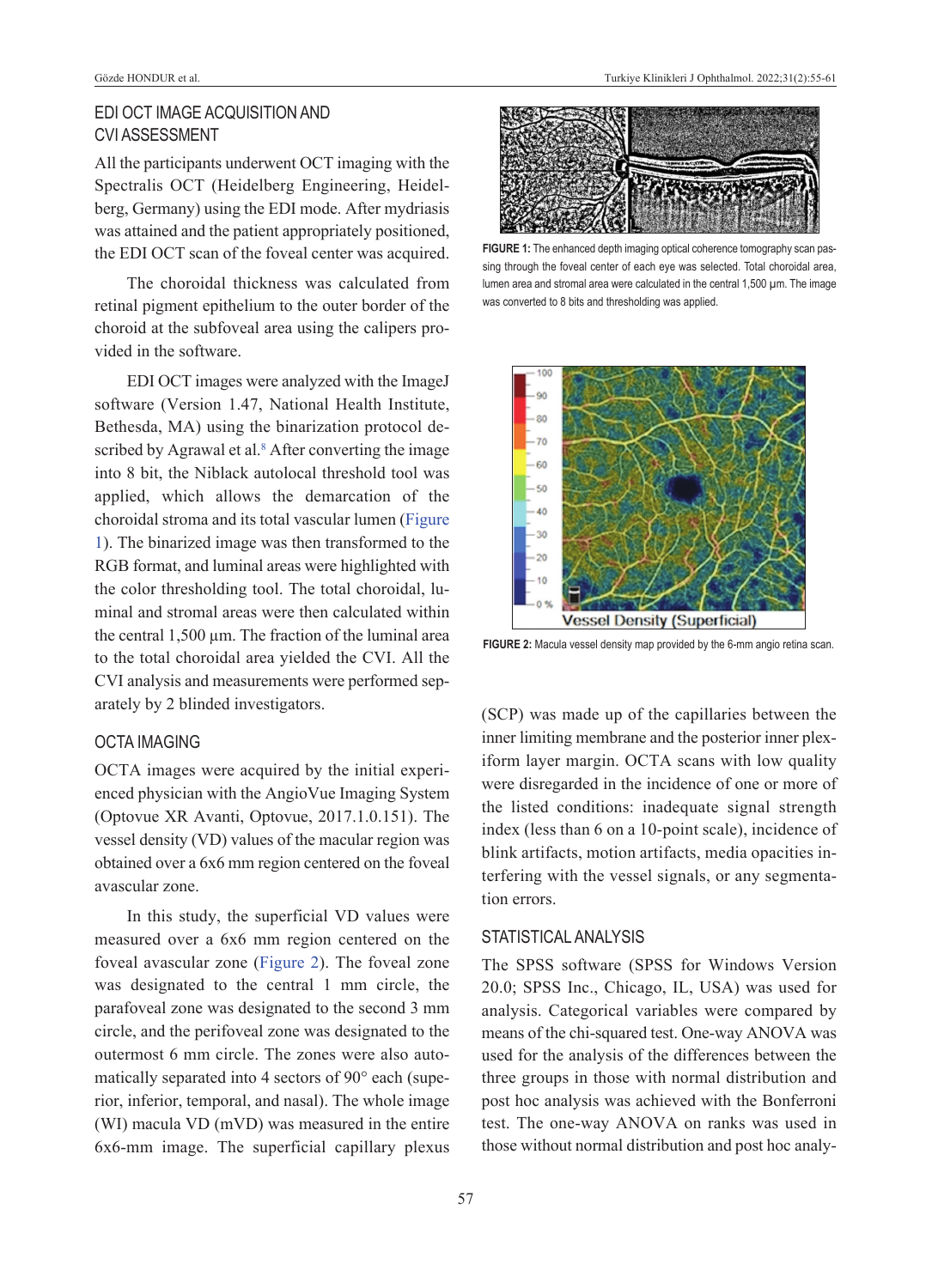sis was achieved with the Dune test. A p value  $\leq 0.05$ was accepted as significant. Correlations between the vascular parameters and the visual field MD values were evaluated using Pearson correlation analyses in XFG patients.

The power of the study was 0.8 based on a sample size of more than 14 eyes in each group and the significance level of 0.05.

## **RESULTS**

Thirty-five eyes with XFG [15 eyes with early stage and 20 eyes with moderate to advanced stage (10 eyes with moderate stage and 10 eyes with advanced stage)], and 32 control eyes were evaluated in this study. There was no difference in terms of sex, age axial length and central corneal thickness values between the groups (p>0.05 for all). The XFG eyes were under treatment with topical hypotensive drops. The IOPs of the XFG group and the control group were similar (p=0.45). [Table 1](#page-3-0) outlines the clinical features of the participants.

[Table 2](#page-3-1) demonstrates the retinal and choroidal vascular parameters of the groups in detail. Eyes with XFG (both early and moderate to advanced stage eyes) had significantly lower global (WI) mVDs in the SCP ( $p<0.001$ ). The mVDs of the 4 sectors are also shown in [Table 2](#page-3-1) in detail. The moderate to advanced stage XFG eyes had also markedly lower CVI values compared to the control eyes (p=0.01). The XFG eyes also had lower mean subfoveal choroidal thickness compared to the healthy eyes, but the difference was not significant (p=0.28) [\(Table 2\)](#page-3-1).

<span id="page-3-1"></span><span id="page-3-0"></span>The WI mVD values demonstrated a strong correlation with visual field MD values in the XFG group (r=0.698, p<0.00001). The CVI values demonstrated only a moderate correlation with visual field MD values in the XFG group (r=0.398, p=0.01). In addition, the CT values did not demonstrate any correlation with visual field MD values in the same group  $(r=0.035, p=0.84)$ [\(Figure 3\)](#page-4-0) [\(Table 3\)](#page-4-1).

| <b>TABLE 1:</b> Clinical and demographic data of the groups. |                  |                  |                                |           |  |  |
|--------------------------------------------------------------|------------------|------------------|--------------------------------|-----------|--|--|
|                                                              | Controls         | Early stage XFG  | Moderate to advanced stage XFG | p value   |  |  |
| Number of eyes                                               | 32               | 15               | 20                             |           |  |  |
| Gender (F/M)                                                 | 13/19            | 7/8              | 8/12                           | $0.90*$   |  |  |
| Age (years)                                                  | $63.93 + 6.65$   | $62.66 \pm 8.06$ | $64.65 \pm 7.57$               | $0.72**$  |  |  |
| Axial length (mm)                                            | $23.20 \pm 0.94$ | $23.29 \pm 0.99$ | $23.54 \pm 1.04$               | $0.6***$  |  |  |
| Central corneal thickness (µm)                               | $549 \pm 34$     | $540+25$         | $534 + 30$                     | $0.31**$  |  |  |
| $IOP$ (mm $Hg$ )                                             | $15.5 \pm 2.0$   | $15.6 \pm 2.7$   | $14.5 + 2.7$                   | $0.45***$ |  |  |
| Mean deviation (dB)                                          | $-0.32$          | $-2.57$          | $-14.70$                       |           |  |  |

Statistical significance was calculated with the chi-square test\*, the one-way ANOVA\*\* and the one-way ANOVA on ranks test\*\*\*; Data are presented as mean±standard deviation; XFG: Exfoliation glaucoma; F/M: Female/male; IOP: Intraocular pressure.

| <b>TABLE 2:</b> Choroidal and retinal vascular parameters of the study groups. |                  |                    |                                |         |             |  |  |
|--------------------------------------------------------------------------------|------------------|--------------------|--------------------------------|---------|-------------|--|--|
|                                                                                | Controls         | Early stage XFG    | Moderate to advanced stage XFG | p value | Post hoc    |  |  |
| Whole image mVD                                                                | $50.53 \pm 3.04$ | $46.65 + 4.01$     | $36.89 + 5.01$                 | < 0.001 | 1 > 2 > 3   |  |  |
| Temporal mVD                                                                   | $47.18 \pm 3.92$ | $43.70 + 4.40$     | $34.96 + 4.94$                 | < 0.001 | 1 > 2 > 3   |  |  |
| Superior mVD                                                                   | $50.52 + 3.20$   | $48.13 + 4.54$     | $37.77 + 5.84$                 | < 0.001 | $1 = 2 > 3$ |  |  |
| Nasal mVD                                                                      | $55.18 \pm 3.38$ | $52.11 \pm 3.94$   | $40.19 \pm 7.30$               | < 0.001 | $1 = 2 > 3$ |  |  |
| Inferior mVD                                                                   | $49.59 + 4.06$   | $47.36 \pm 5.67$   | $36.47 + 6.47$                 | < 0.001 | $1 = 2 > 3$ |  |  |
| Choroidal thickness                                                            | 273.65±71.74     | $265.42 \pm 75.06$ | 236.07±74.37                   | 0.28    | 1 > 3       |  |  |
| Choroidal vascularity index                                                    | $0.693 + 0.029$  | $0.686 + 0.038$    | $0.663 \pm 0.034$              | 0.01    | $1 = 2$     |  |  |

Statistical significance was calculated with the one-way ANOVA test; Data are presented as mean±standard deviation; XFG: Exfoliation glaucoma; mVD: Macula vessel density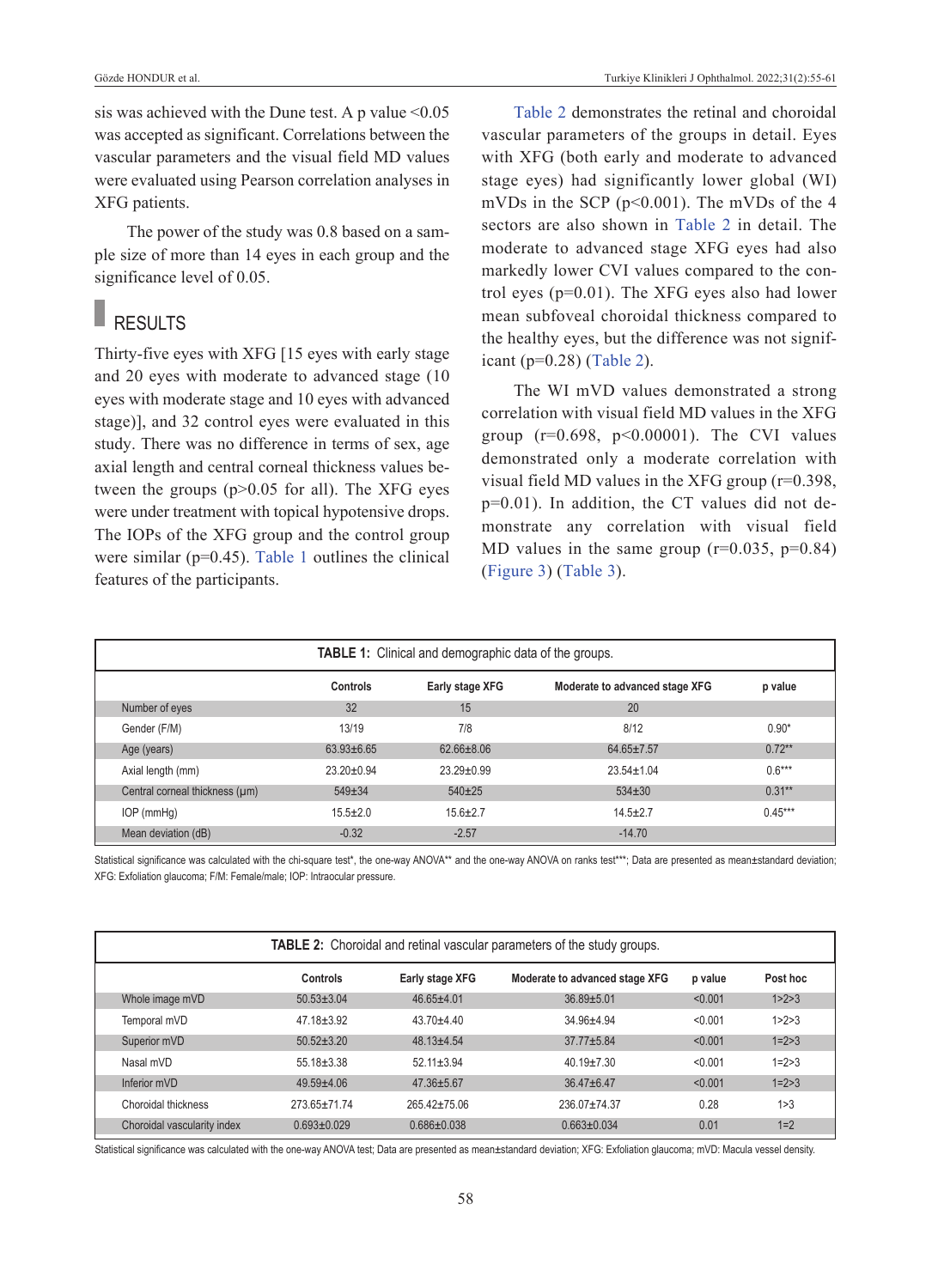

**FIGURE 3:** Scatter plots illustrating the linear correlation between mVD, CVI, CT and visual field MD in eyes with exfoliation glaucoma. **mVD:** Macula vessel density; **MD:** Mean deviation; **CVI:** Choroidal vascularity index; **CT:** Choroidal thickness.

| <b>TABLE 3: Correlation between vascular parameters</b><br>of the macular area and visual field mean deviation<br>values in XFG eyes. |                                |           |  |  |  |
|---------------------------------------------------------------------------------------------------------------------------------------|--------------------------------|-----------|--|--|--|
|                                                                                                                                       | <b>Correlation coefficient</b> | p value   |  |  |  |
| Whole image mVD                                                                                                                       | 0.698                          | < 0.00001 |  |  |  |
| Choroidal vascularity index                                                                                                           | 0.398                          | 0.01      |  |  |  |
| <b>Choroidal thickness</b>                                                                                                            | 0.035                          | 0.84      |  |  |  |

XFG: Exfoliation glaucoma; mVD: Macula vessel density.

## **DISCUSSION**

Many studies have stated that vascular factors and reduced ocular blood flow are related with the pathogenesis of glaucoma[.15-18](#page-6-0) There are also several studies connected with both ocular and choroidal blood flow in XFS[.19-21](#page-6-0) In the present study, we aimed at improving understanding of the potential function of the choroidal and retinal vascular alterations in XFG pathogenesis. Hence, in the present study, we compared both the VDs in the SCP and subfoveal CVI of XFG eyes with age matched healthy control eyes.

XFG group had diminished mVDs in the SCP compared to age matched healthy controls. A significant decrease in the mean VD in the SCP of XFG eyes points toward a prominent role of retinal vascular regression in XFG. Since the SCP is responsible for the nutrition of the inner retina including the ganglion cell bodies[.22,23](#page-6-0)

The studies evaluating the OCTA changes in macular region of XFG eyes are limited, and these studies have not reached a common conclusion. Although a previous study detected similar mVDs between POAG and XFG eyes, other important studies reported a lesser mVD in XFG eyes than that of <span id="page-4-1"></span><span id="page-4-0"></span>POAG[.9,10,24](#page-6-0) To the best of our knowledge, the CVI of XFG eyes has not been evaluated before. We could not include a POAG group in the present study hence we could not evaluate the comparison of POAG and XFG eyes. Instead, we simultaneously evaluated the OCTA parameters and CVI in XFG eyes.

The presentation of EDI OCT has aided non-invasive, quantitative and detailed evaluation of the choroid[.25](#page-6-0) Choroidal thickness has been the first surrogate marker for choroidal structural changes on OCT. However, recent meta-analysis did not find a significant difference in the choroidal thickness between open angle glaucoma patients and controls.<sup>26</sup> It may be due to the insufficiency of the choroidal thickness evaluation in differentiating the alterations between its vascular and stromal components. Hence, more recent studies have concentrated on evaluating the vascular and stromal components of the choroid separately.<sup>27,28</sup> CVI assessment involves an image binarization technique to calculate the relative vascular component of the choroid.<sup>29</sup>

A previous study has reported a lower subfoveal CVI in open angle glaucoma eyes compared to healthy eyes.<sup>11</sup> A far as we know, the importance of CVI has not been studied in eyes with XFG. In the current study, we demonstrated lower subfoveal CVI values in moderate to advanced stage XFG eyes compared to age matched healthy control eyes. However, subfoveal choroidal thickness values did not differ among XFG and control eyes, suggesting the lack of any relationship between the choroidal thickness and XFG. CVI might be more sensitive in representing the vascular impairment in XFG pathogenesis as it specifically analyses the vascular component.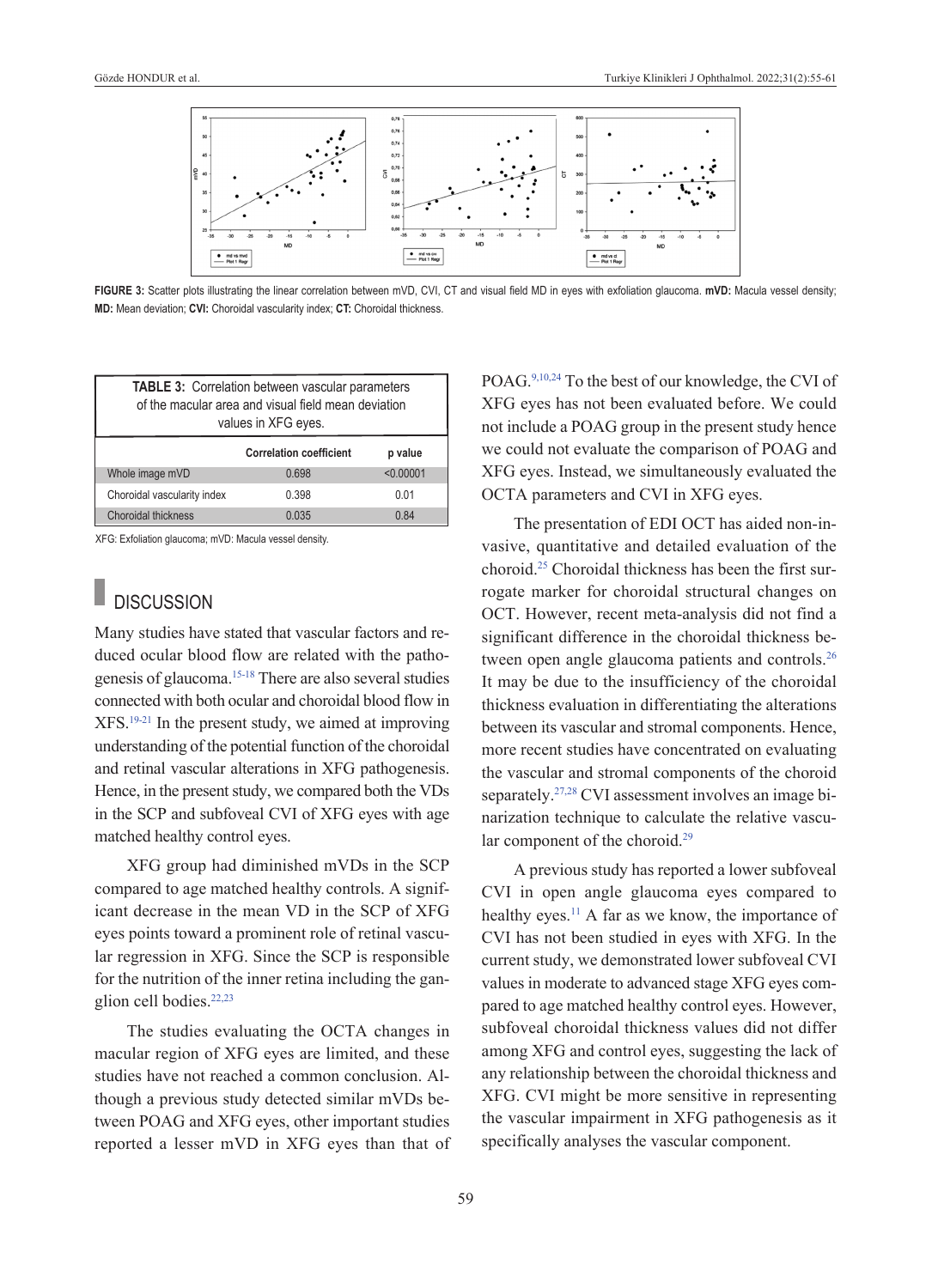Furthermore, in the present study, both the mVD in the SCP and subfoveal CVI had significant correlations with corresponding visual field MD values, and hence with the disease severity in the XFG eyes, which supports not only diagnostic but also prognostic value of retinal and choroidal vascularity status. On the other hand, the choroidal thickness values did not demonstrate any correlation with the visual field MD values in the same group.

The stronger correlation of the mVD in the SCP (r=0.698) with the glaucoma severity compared to subfoveal CVI (r=0.398) may indicate relatively more importance of the retinal SCP VD compared to choroid in XFG pathogenesis.

As the role of the choroid in the pathogenesis of glaucomatous optic neuropathy is not clear, it is essential to study in greater depth with the advanced imaging technology to understand the real role of the choroid in glaucoma pathogenesis[.26](#page-6-0)

The major strength of the present study was the strict matching of the groups for axial length, sex, age, IOP, and central corneal thickness. Age, axial length, central corneal thickness are significantly associated with changes in the choroidal thickness in glaucoma eyes[.30](#page-6-0) 

The present study is not without limitations. Its cross-sectional design, which precluded the longitudinal follow-up of glaucoma patients and analysis of disease progression, may be considered as the major limitation. In addition, although not validated yet, different IOP-lowering drops may have different effects on the retinal and choroidal vascularity. Another limitation of this study is that the number of patients was relatively small, as was the number in each subgroup, suggesting the need to confirm our findings in larger numbers of patients. We also could not evaluate the moderate and advanced stages separately as the groups are limited to only 10 eyes each. Moreover, POAG patients were not included, which avoided the capability to differentiate changes due to glaucoma versus exfoliation.

## CONCLUSION

Our study demonstrated a lower mean mVD and subfoveal CVI values in eyes with XFG versus that of healthy subjects. The results support the role of retinal and choroidal vascular insufficiency in the pathogenesis of XFG. The stronger correlation of SCP density with visual field MD (disease severity) compared to subfoveal CVI may emphasize the relatively more significant role of SCP compared to the choroid in XFG pathogenesis.

### *Source of Finance*

*During this study, no financial or spiritual support was received neither from any pharmaceutical company that has a direct connection with the research subject, nor from a company that provides or produces medical instruments and materials which may negatively affect the evaluation process of this study.* 

#### *Conflict of Interest*

*No conflicts of interest between the authors and / or family members of the scientific and medical committee members or members of the potential conflicts of interest, counseling, expertise, working conditions, share holding and similar situations in any firm.* 

#### *Authorship Contributions*

*Idea/Concept: Gözde Hondur, Emine Şen, Ufuk Elgin; Design: Gözde Hondur, Emine Şen, Serdar Bayraktar; Control/Supervision: Gözde Hondur, Emine Şen, Ufuk Elgin; Data Collection and/or Processing: Gözde Hondur, Mevlüt Yılmaz, Serdar Bayraktar; Analysis and/or Interpretation: Gözde Hondur, Emine Şen, Ufuk Elgin; Literature Review: Gözde Hondur, Emine Şen, Serdar Bayraktar, Ufuk Elgin; Writing the Article: Gözde Hondur, Emine Şen, Serdar Bayraktar; Critical Review: Gözde Hondur, Emine Şen, Mevlüt Yılmaz, Ufuk Elgin; References and Fundings: Mevlüt Yılmaz, Serdar Bayraktar; Materials: Mevlüt Yılmaz, Serdar Bayraktar.*